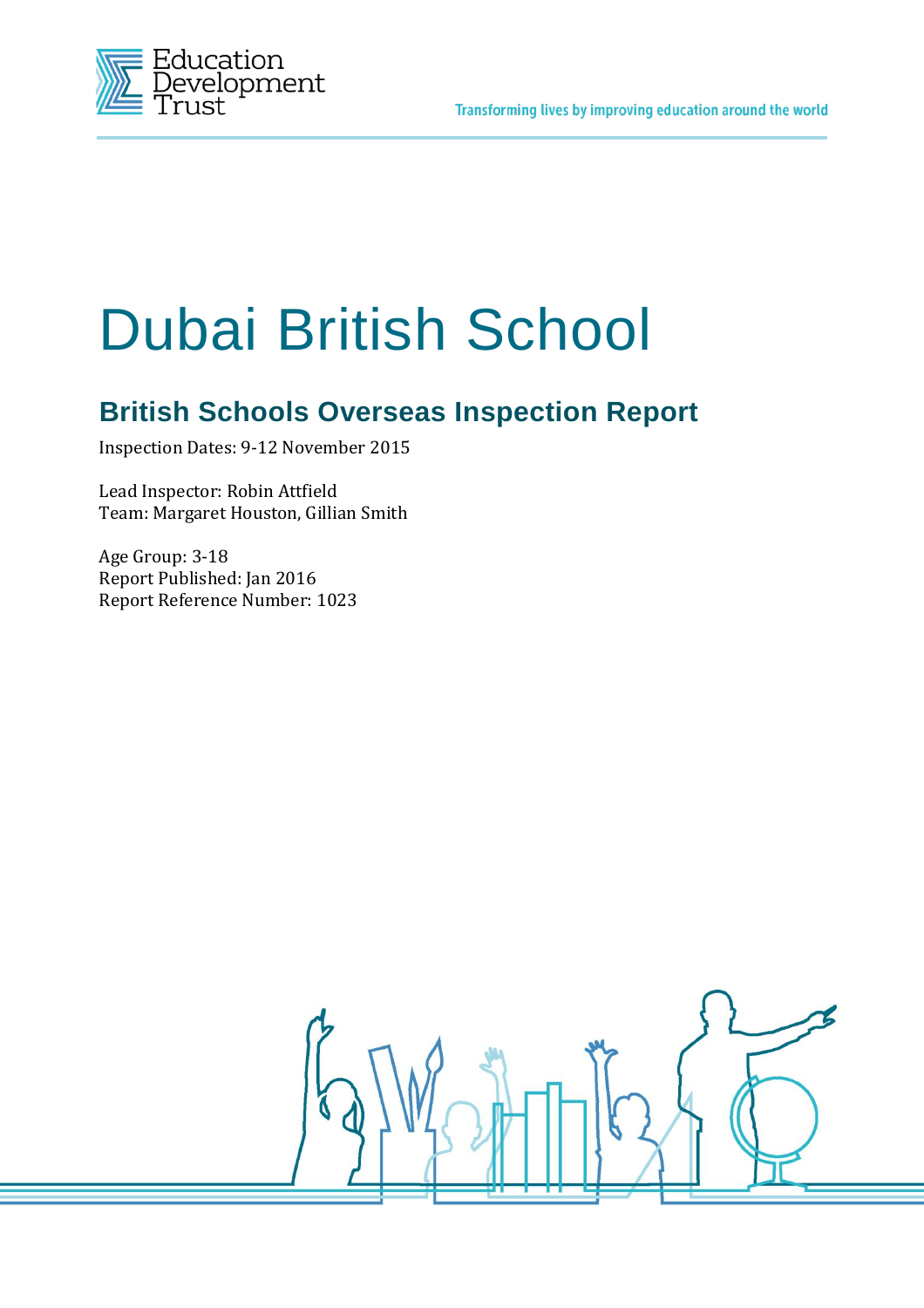

# **Purpose and scope of the inspection**

This inspection report follows the English Department for Education (DfE) Schedule for the inspection of British schools overseas*.* The inspection was carried out by three inspectors from Education Development Trust who spent four days at the school. Education Development Trust is a body approved by the British Government for the purpose of inspecting schools overseas and quality assured by the Office for Standards in Education (Ofsted).

Education Development Trust is one of the world's leading not-for-profit education companies, providing a range of education services in the UK and internationally. Education Development Trust employs over 2,500 staff worldwide, all working on projects relating to educational quality.

**To be recognised by the Department for Education, a British School Overseas must have an inspection report which shows that their performance against all the standards is at least satisfactory. This reflects the standards required for continuing registration as a school in England. Schools meeting the standards will have their inspection reports published on the Department's website and will be registered on Edubase.** 

Inspectors report on the extent to which schools meet the relevant Standards for British Schools Overseas. The inspection follows closely the framework for the inspection of independent schools in England but, where appropriate, also takes account of compliance with local regulations.

The Standards are as follows:

- 1. The quality of education provided by the school (Curriculum, Teaching and Assessment).
- 2. The spiritual, moral, social and cultural development of pupils.
- 3. The welfare, health and safety of the pupils.
- 4. The suitability of the proprietor and staff.
- 5. The premises and accommodation.
- 6. The provision of information for parents, carers and others.
- 7. The school's procedures for handling complaints.
- 8. The quality of provision for boarding.
- 9. Leadership and management of the school.

The purposes of the inspections are to:

- help schools to improve the quality and effectiveness of pupils' education and of the care for their welfare
- provide rigorous and reliable inspection reports which help schools to recognise and celebrate their strengths and to identify and remedy any weaknesses
- **F** inform parents and the wider public of the quality of British schools overseas by placing reports in the public domain.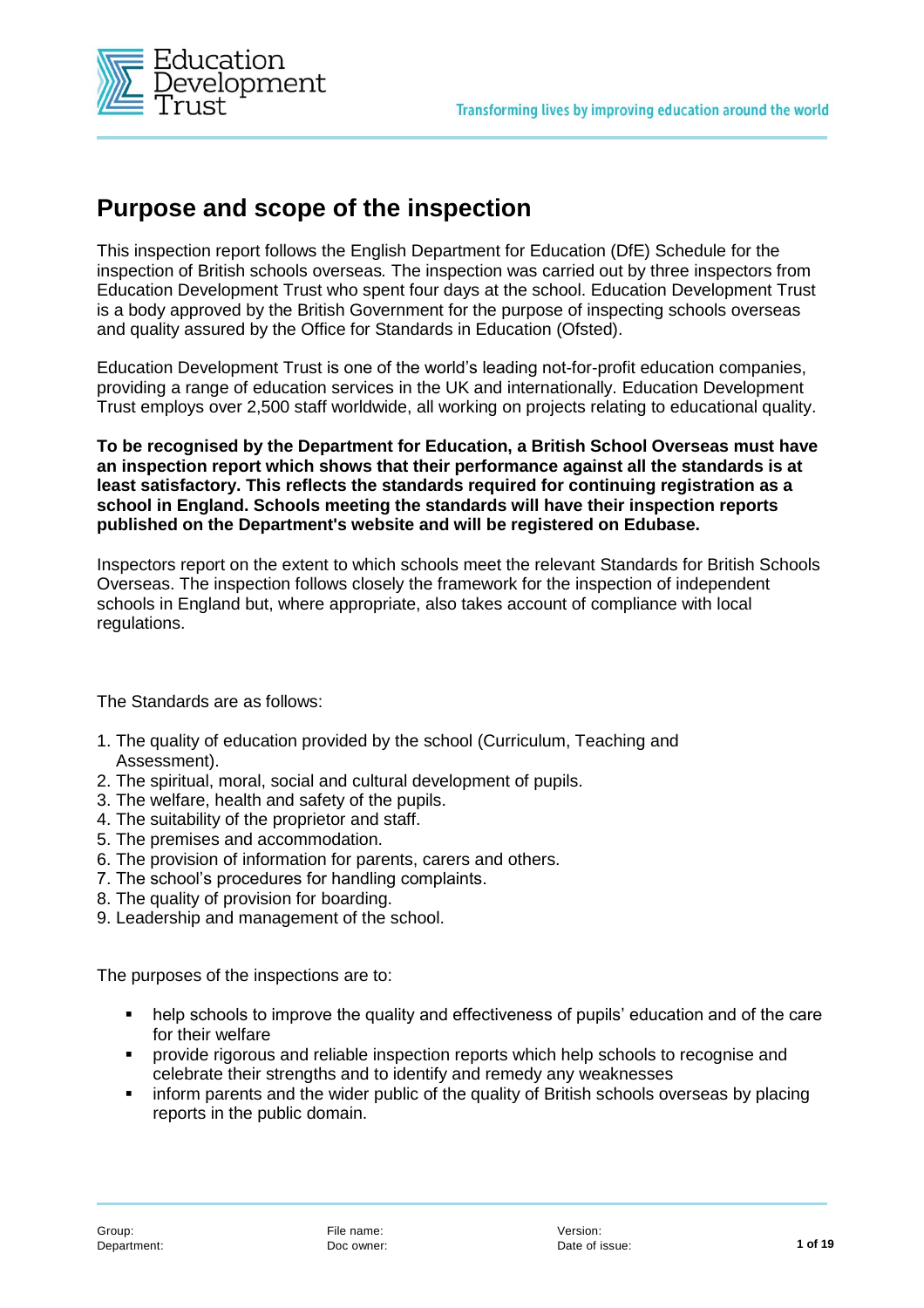

The BSO inspection was combined with an inspection carried out with inspectors from the Dubai Schools Inspection Bureau (DSIB). The DSIB inspection evaluated the school's performance when measured against the quality indicators for schools in Dubai. The outcomes of the DSIB inspection are contained within a separate report which is available from the Knowledge and Human Development Authority (KHDA) in Dubai.

#### **Key for inspection grades**

| Grade 1 | Outstanding         |
|---------|---------------------|
| Grade 2 | Good                |
| Grade 3 | <b>Satisfactory</b> |
| Grade 4 | Inadequate          |

#### **Proportions used in the report**

90–100% Vast/overwhelming majority or almost all 75–90% Very large majority, most 65–74% Large majority 51–64% Majority 35–49% Minority 20–34% Small minority 4–19% Very small minority, few 0–3% Almost none/very few

## **Information about the school**

Dubai British School is a British international school, located in the Springs area of Dubai's Emirates Hills. The school was established in 2005. It offers education to 1112 pupils aged three to 18 years, making it smaller than many similar all-age schools in Dubai. The school has a diverse population representing over 57 different nationalities; over 57% hold British passports. A very large majority of pupils speak English as their first language. The school has identified 69 pupils as having some special educational needs. The school is a member of the Taaleem group of schools. The school offers the Early Years Foundation Stage (early years) for its young children. Pupils over the age of five, in the primary school, follow a bespoke curriculum, based around the English National Curriculum, with an emphasis on developing skills. In the secondary school, pupils take GCSE, AS and A level examinations. Across the school, pupils participate in international tests ensuring that high standards are set for their learning. Most students leave school after the sixth form to attend universities in the United Kingdom. Teachers are well qualified and most have been trained in the UK.

#### **Summary of the evidence base used by the inspection team**

This BSO inspection was carried out by three Education Development Trust inspectors. The school was notified of the inspection date three weeks in advance. On this combined inspection, there were also 10 DSIB inspectors. The two teams contributed to a shared evidence base. In total, inspectors visited 128 lessons. They held meetings including those with the Principal and other school leaders, staff, pupils, parents, members of the school's advisory board and school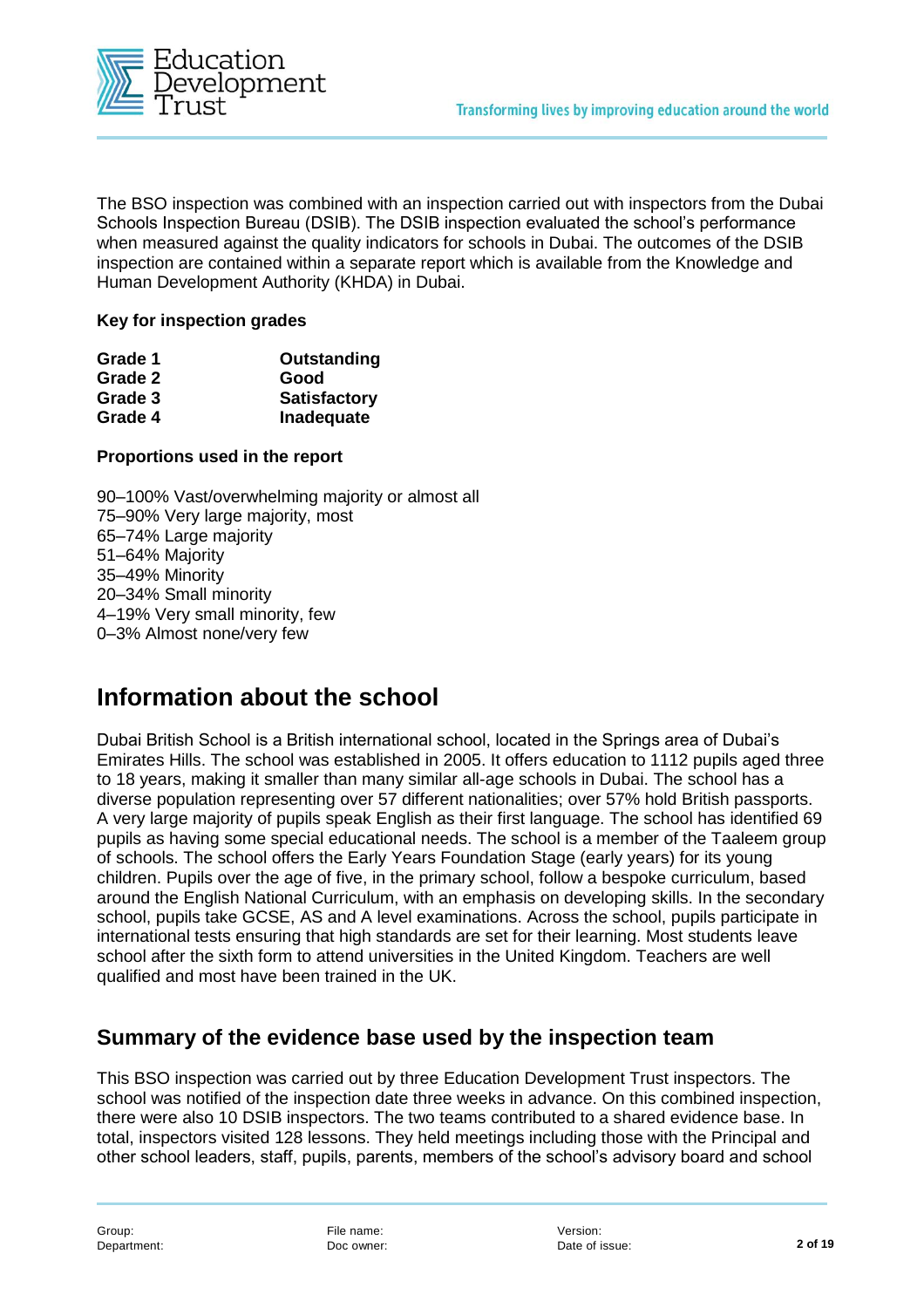

governors. The inspection team had access to a wealth of information about the school prior to the inspection. Schools in Dubai are required to submit documents online each year and inspection teams can view these. Inspectors observed the work of the school and looked at selfevaluation, improvement plans, policies, assessment and tracking systems, safeguarding procedures and pupils' work. Inspectors examined the results of questionnaire surveys returned by parents and pupils and followed up on issues that were raised.

# **Evaluation of the school**

In the early years (Foundation Stage 1 and 2), progress is outstanding. Attainment is well above the English average in all aspects of the early learning goals and is rising. The school moderates its assessment scores with an outstanding British school and attainment is rising regularly. Children settle very quickly into school and make rapid progress in speaking, listening and early number work. As a result of a wide range of opportunities, children make rapid progress in learning about the world around them as well as improving physically and creatively. Their curiosity is aroused by what they see and, as a result, an excellent foundation for learning is established.

Pupils' attainment in **English** is high and progress is outstanding. In the early years, children quickly develop good communication skills and, by the end of Foundation Stage 2, most can speak confidently in public using the appropriate grammar and tenses. They use their knowledge of letters to blend and read words and are beginning to write legibly with some accuracy in spelling. Pupils build on these skills in Year 1 and extend their writing by learning to use adjectives when, for example, describing the appearance of Paddington Bear.

Pupils continue to develop their literacy skills throughout the primary school. They listen carefully in lessons and become increasingly confident and articulate speakers. By Year 6, most pupils can read a wide variety of fiction and non-fiction with enjoyment and understanding. Writing skills improve and pupils learn how to take notes, develop a wider vocabulary and write at speed.

In Year 7, pupils explore poems such as *The Lady of Shalott* and answer challenging questions which demonstrate their understanding and appreciation. They conduct independent research which extends their knowledge and produce word-processed essays in which they express themselves clearly and enthusiastically.

Attainment at GCSE level is high. In English Language, for example, two thirds of all pupils gained grade A\* or A in last year's examinations. As pupils move through the secondary school, they learn to discuss character and motivation, think deeply about poetry and develop their ideas in coherent literary essays, supported by well-chosen quotations. Their personal writing contains convincing descriptive and persuasive language and they construct logical, discursive essays in increasingly accurate prose.

Performance at A level exceeds the UK average. By Year 13, committed students critically analyse and discuss texts such as *Tess of the D'Urbervilles* and research more modern texts, producing high quality written work.

In **mathematics**, attainment is high overall. It is particularly so in the early years, primary school and in post-16. From their first weeks in school, children in the early years are counting numbers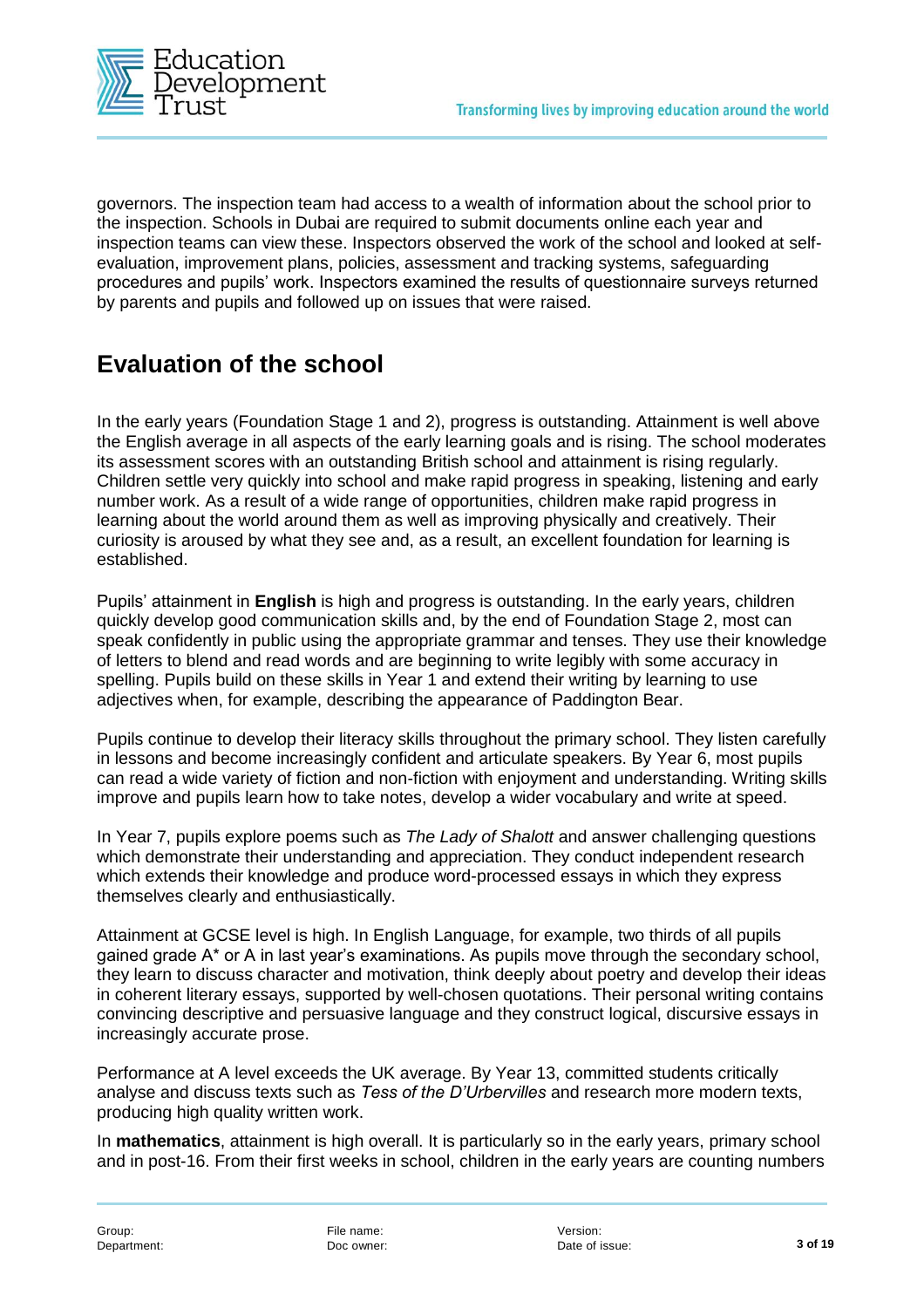

and know the equivalence of objects, the spoken and the written number. They make very good progress as they are introduced not only to basic number skills but are encouraged to explain what they are doing. In Year 1, pupils are already carrying out mental mathematics to complete simple calculations and many are able to explain what they are doing, using mathematical vocabulary. Pupils' progress continues strongly in the primary school especially in the application of mathematics to real situations and problem-solving. They develop their critical skills whatever their ability and Year 4 pupils, for example, are able to use appropriate mathematical language to identify two-dimensional shapes and challenge each other to identify shapes according to given characteristics.

The proportion of pupils achieving the highest grades of A\*-B, 77%, is much higher than the United Kingdom average. By the time pupils reach the end of Key Stage 4, they are competent in all aspects of mathematics. In Year 10, for example, pupils solve problems through discovering a formula. Those who enter their GCSE examination a year early achieve outstanding outcomes.

Those who choose to study mathematics in post-16 continue to make very good progress and achieve very high results with four fifths gaining A\*-Bs in 2015 at A level, which is appreciably above the UK average. Students have performed well in international tests. Progress is always good and often outstanding.

In **science**, attainment is high and progress is outstanding. In the early years, most children make at least good, and often much better, progress from their starting points in their knowledge and understanding of the world. In 2015, 92% achieved a good level of development compared with 85% in the UK. Children use their senses to explore their surroundings and extend their vocabulary in order to describe what they see, feel, hear, touch and taste. For example, they work out that fins help fish to balance in the water and that clams live in shells to avoid being eaten by predators.

Year 1 pupils are already developing scientific skills as illustrated by their design of a fair test to investigate the waterproofing properties of different materials when advising Paddington Bear on a new raincoat.

Pupils in Year 7 understand cell structure and can identify various organelles and their function. They use microscopes to study the differences between animal and plant cells, learn the function of the various organelles and understand how cell walls help plants become firmer when given water. Standards in Year 11 are high and the proportion of pupils who achieve  $A^*$  - C grades at GCSE is much higher than the British average. Year 11 pupils research aspects of momentum and the difference between elastic and inelastic collisions prior to preparing and delivering a class presentation. At post-16, students study a range of science subjects and achieve grades that are above the UK national average.

Attainment is high across all foundation subjects and progress is outstanding. Examination results are very high across a wide range of subjects and students are successful in gaining places at the universities of their choice. Standards in Arabic language are improving.

#### **Summary of other judgements against the BSO standards:**

The quality of the curriculum provided by the school is outstanding (see Standard 1 below).

The quality of teaching and assessment is outstanding (see Standard 1 below). The school recognises, and inspectors agree, that the use of assessment can be further improved in some classes so that all pupils are set tasks that sufficiently challenge them.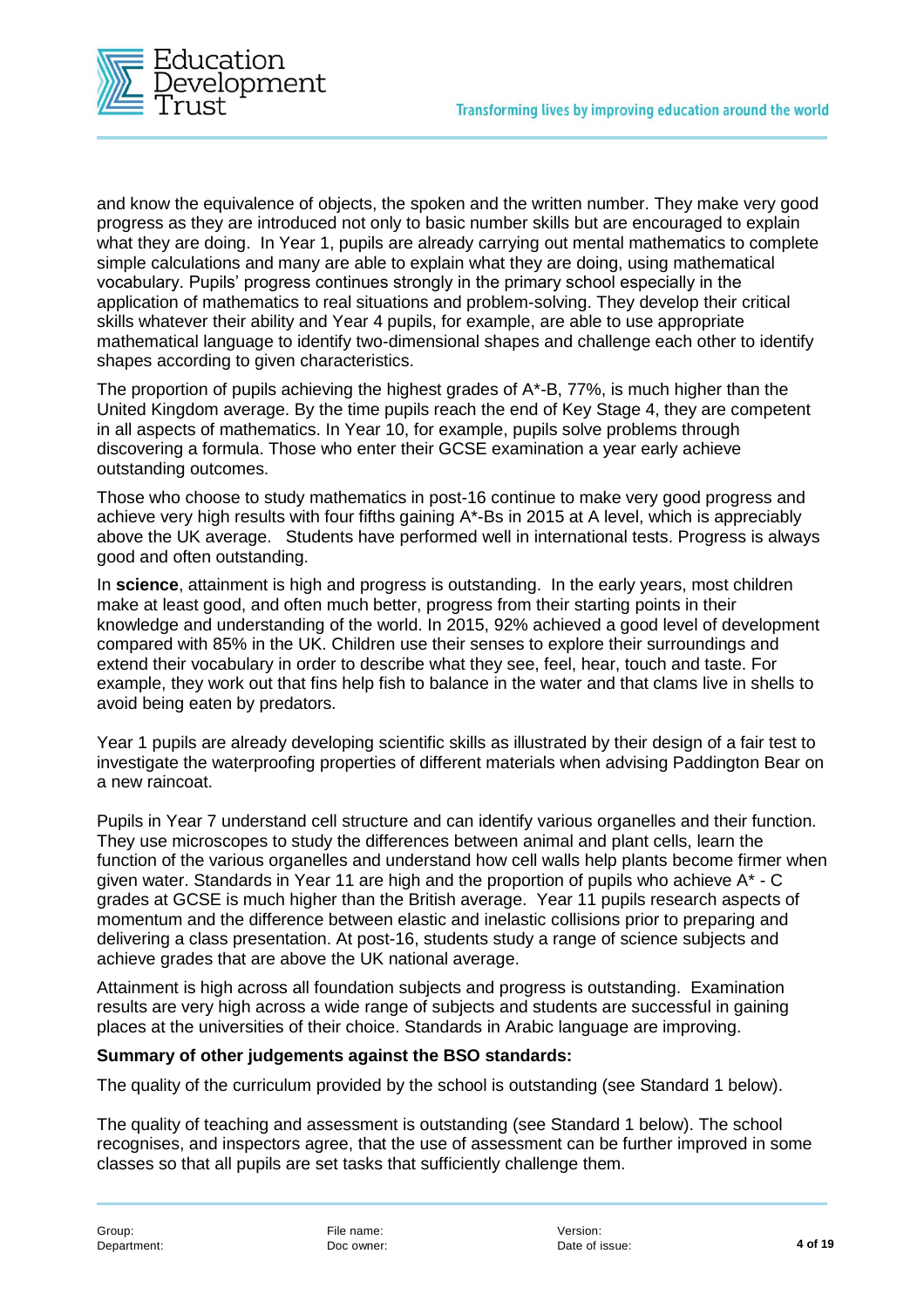

Pupils' spiritual, moral, social and cultural development is outstanding (see Standard 2 below).

The welfare, health and safety of the pupils are outstanding. The school is seen by all as a very safe place in which to learn (see Standard 3 below).

The Standard for the suitability of the proprietor and staff is met. The board plays a valuable role in supporting the school's strategic development (see Standard 4 below).

The premises and accommodation meet the requirements of this Standard. They are of outstanding quality (see Standard 5 below).

The provision of Information for parents meets the requirements of the Standard. Information is of outstanding quality (see Standard 6 below).

The school's procedures for handling complaints meet the requirements of the Standard. They are of outstanding quality (see Standard 7 below).

The leadership and management of the school are outstanding. Senior leaders promote improvement in academic standards while maintaining the school's community feel that is valued so much by parents, pupils and stakeholders (see Standard 9 below).

**As a result of this inspection, undertaken during November 2015, the school has demonstrated that it meets the Standards for British Schools Overseas. This judgement is endorsed by the British Government, quality assured by the Office for Standards in Education (Ofsted) and is valid for a period of three years.** 

## **Standard 1. The quality of education provided by the school**

The school meets the requirements of this Standard. The quality of the curriculum is outstanding. It is fully aligned with UK expectations. The school's policy sets out the rationale for the curriculum clearly and the motto, 'Enjoy, Aspire and Achieve'. This permeates the learning experiences pupils enjoy throughout the school and is implemented through detailed schemes of work and well-written lesson plans.

The curriculum is broad, balanced and rich. Children in the early years investigate and explore in all required areas of learning. Excellent use is made of outdoor areas. In the primary school, the National Curriculum is delivered through what the school names its 'WOW' curriculum. Within this, planned links between subjects offer exciting, relevant and real-life experiences.

In the secondary school, rich provision allows pupils to study all the core subjects, modern foreign languages, Arabic language, Islamic Studies and creative and practical subjects. Pupils in Key Stages 3 and 4 study core subjects and options from an impressive variety. Pathways for Year 12 and 13 students enable them to study at Advanced and BTEC levels.

Regular review of the curriculum leads to ongoing improvement with a growing focus on both local and British culture and experiences. Throughout the school, teachers modify the curriculum to generate excitement as, for example, when Year 3 pupils wrote their own play scripts around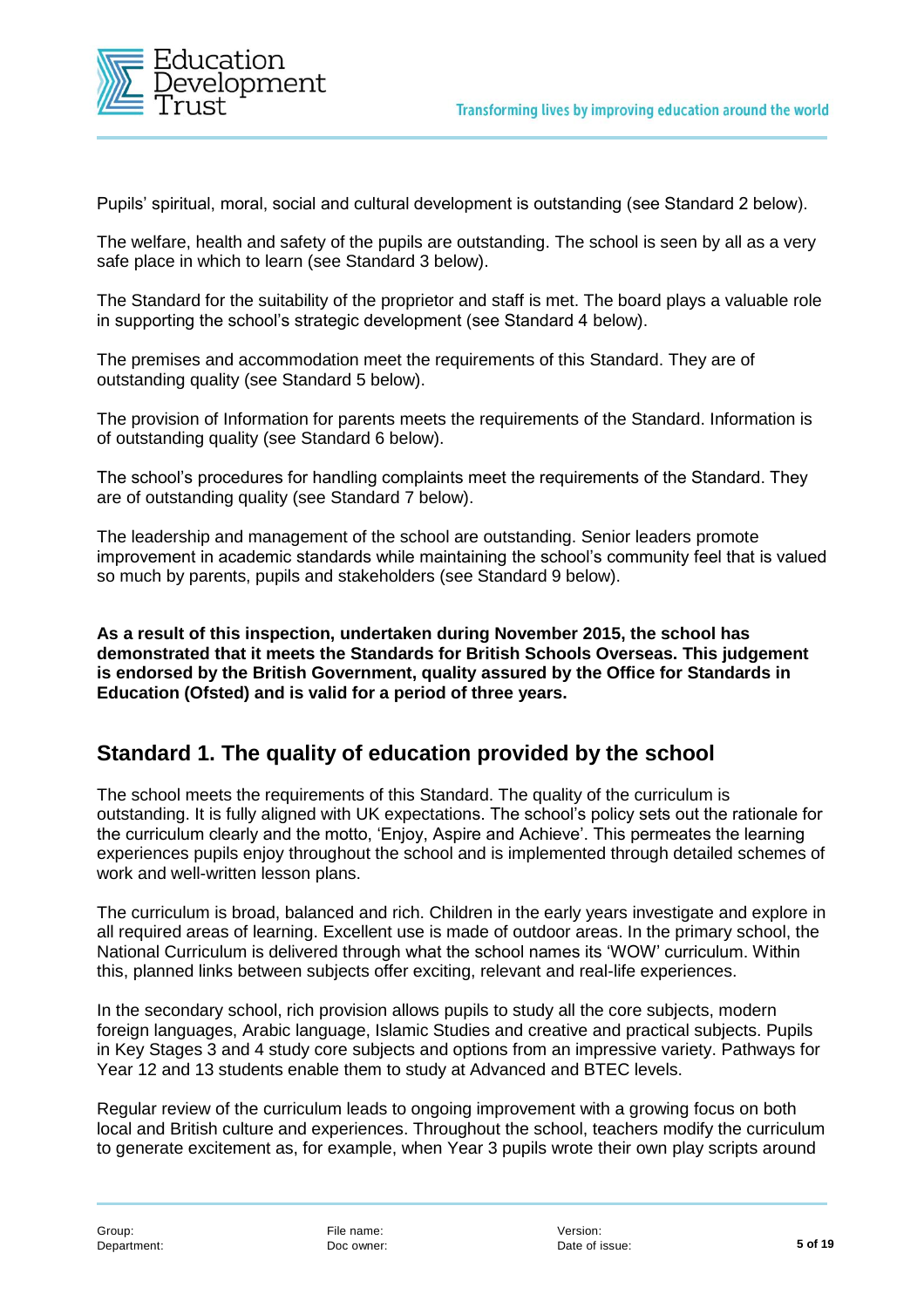

the theme of *Romeo and Juliet*. The provision for disabled pupils and those who have special educational needs is excellent. The curriculum is carefully modified yet remains challenging for these pupils. Effective use of information and communication technology (ICT) enhances pupils' learning at all stages and encourages independent learning skills.

Formal careers guidance supports pupils in their choices at GCSE, culminating in advice on university applications, interview practice and lectures from outside speakers. Pupils in Key Stage 4 also benefit from work experience.

Pupils benefit from personal, social and health education (PSHE) that enables them to explore relationship issues, healthy living and to discuss issues of the modern world. Pupils reflect and gain maturity in a supportive environment with plentiful leadership opportunities to enable them to become productive members of adult society.

The curriculum is enhanced by visits and visitors to the school. There are numerous sporting opportunities, competitive teams and the Duke of Edinburgh Award scheme. An extremely rich programme of extra-curricular activities gives pupils the opportunity to develop their interests in many fields from chess to yoga to jazz.

The quality of teaching and learning is outstanding. In core and foundation subjects, as taught regularly in British schools, pupils benefit from teaching over time that is always at least good and, frequently, outstanding.

In almost all lessons, teachers have very secure subject knowledge and develop pupils' personal learning skills most effectively. They are hardworking and committed to developing their own skills. Throughout the school, teaching assistants make a very strong contribution to pupils' progress. Teaching in the primary school and early years is particularly effective in promoting pupils' personal development, learning skills and overall achievement. Teachers have an excellent understanding of how to create an exceptionally happy and vibrant learning environment. They strike a skilful balance between discovery, play, practical activities and teacher-directed sessions. For example, children in the early years learn how to use the zoom functions of a digital camera when photographing each other in a seaside-style photographic booth. They develop vocabulary and confidence through feeling the texture of sea creatures by touching their skin or gills. Teachers' rigorous and accurate initial assessment of children's developing skills enables them to be thorough and precise when tracking children's subsequent progress. Teachers are able to plan suitable future learning opportunities.

Teachers are adept at building on pupils' experiences while extending their learning. Where they develop appealing content and ways of learning, pupils are highly engaged; they learn exceptionally well through direct, first-hand experience, asking questions and following their natural curiosity. Where pupils learn most effectively, teachers are skilful in providing sufficient structure to support pupils to learn independently.

Small class sizes help teachers to provide individual attention and lessons move at a brisk pace. Teachers have high expectations of pupils and the development and application of their learning skills becomes second nature. For example, during a Year 6 science lesson, pupils considered how the length and width of a wire might affect its ability to transmit an electrical current. They prepared their principal investigative question, devised a fair test method to check their hypothesis, recorded their results and then looked back to see if their original predictions were correct.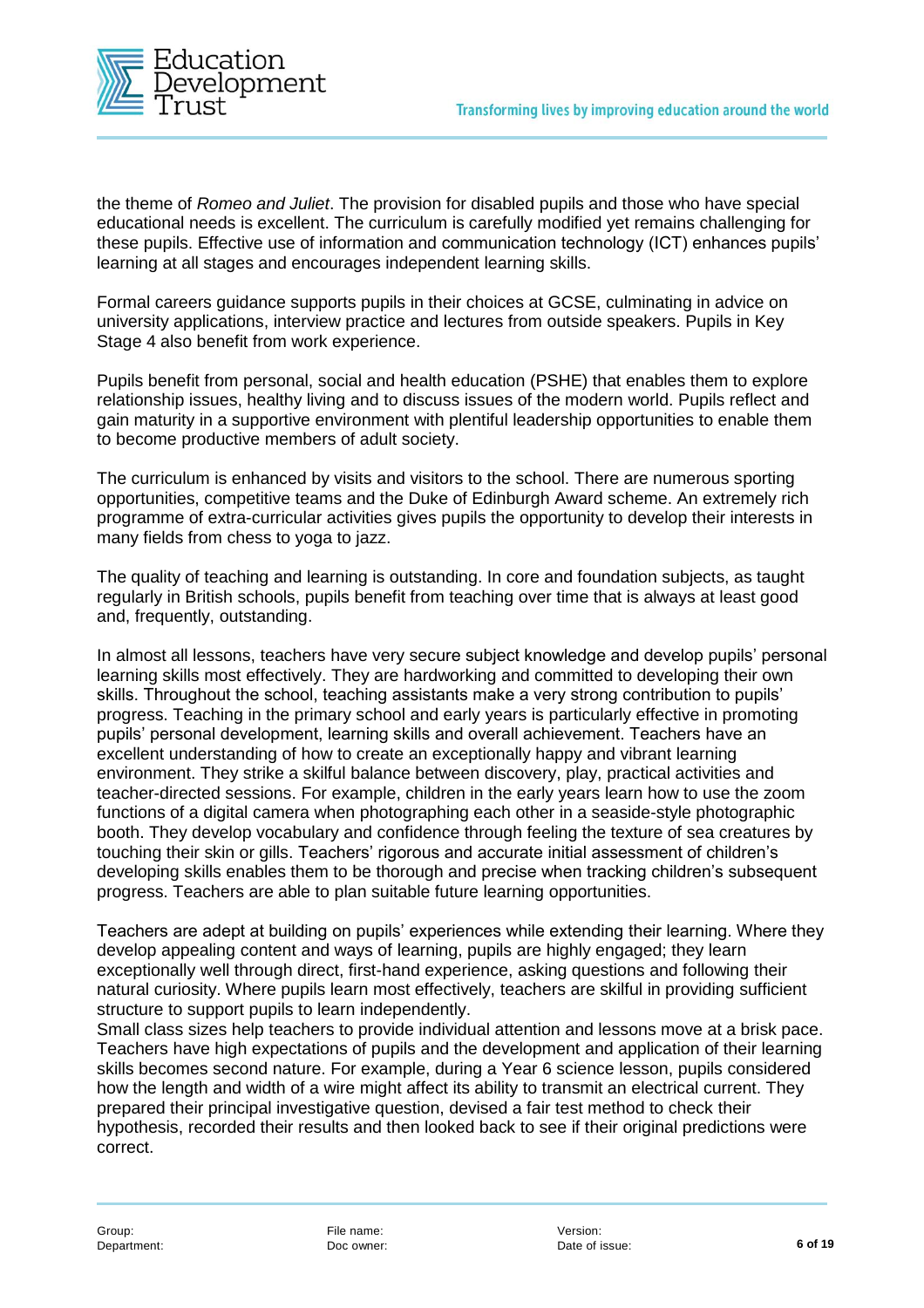

The quality of teaching is also a strength in the secondary school and in post-16. Where planned independent learning opportunities are created, pupils work well individually and in groups. In Year 9 history, for example, pupils discovered the contribution of Arabic scientists in the Middle Ages to modern life.

Throughout the school, lessons are well prepared and behaviour management is excellent. Lessons have good pace and little time is lost. There are superb relationships between teachers and pupils and the latter value and appreciate teachers' accessibility and support. ICT, including interactive whiteboards, is used very effectively. Teachers modify lessons well allowing disabled pupils, those who have special educational needs and those new to the school, or learning to speak English as an additional language, to make excellent progress. Teachers have high expectations. On a very few occasions, there is insufficient challenge for the most able pupils.

There is a close link between the quality of teaching and learning and the use and availability of accurate assessment information. Such information allows teachers to plan lessons that are adapted to meet the range of ability and pupil needs in class. In just a few classes, teachers do not yet consistently plan work that provides appropriate challenge.

Teachers in the primary school and Key Stage 3 are currently continuing to use National Curriculum levels of assessment. Recently introduced systems involve the more frequent collection and analysis of assessment information, enabling teachers to monitor more closely the progress of individual pupils and to provide appropriate interventions. In most lessons, teachers use questioning very well to probe individual understanding and extend pupils' knowledge. When marking work, teachers provide detailed, individual feedback and pupils respond to the comments made by adding further information. Pupils indicate that they know what to do next to improve their learning.

## **Standard 2. The spiritual, moral, social and cultural development of the pupils**

The school meets the requirements of this Standard. The spiritual, moral, social and cultural development of pupils is outstanding. The school provides a warm and welcoming community atmosphere in which pupils flourish and develop self-assurance. In the primary school, assemblies generally begin with a pupil playing an instrument and this, together with the distribution of awards and certificates, enables pupils to feel proud of their own and their fellows' achievements. Throughout the school, pupils explore ideas about personal relationships, health and issues of relevance to their age group and gain confidence in their views and in themselves. Motivational speakers in the secondary school encourage pupils to respect high achievement and to consider their own aspirations and their future.

In the early years, children learn how to share and respect each other. This teaching was remembered by older pupils who said that they developed moral values from an early age and retained a strong sense of right and wrong. Pupils consider ethical issues carefully, as shown by thoughtful essays by Year 11 pupils on whether peace is possible in the 21st century. They understand the concept of crime and punishment, a topic covered in the primary school. Older students benefit from talks given by the head of the Criminal Investigation Department and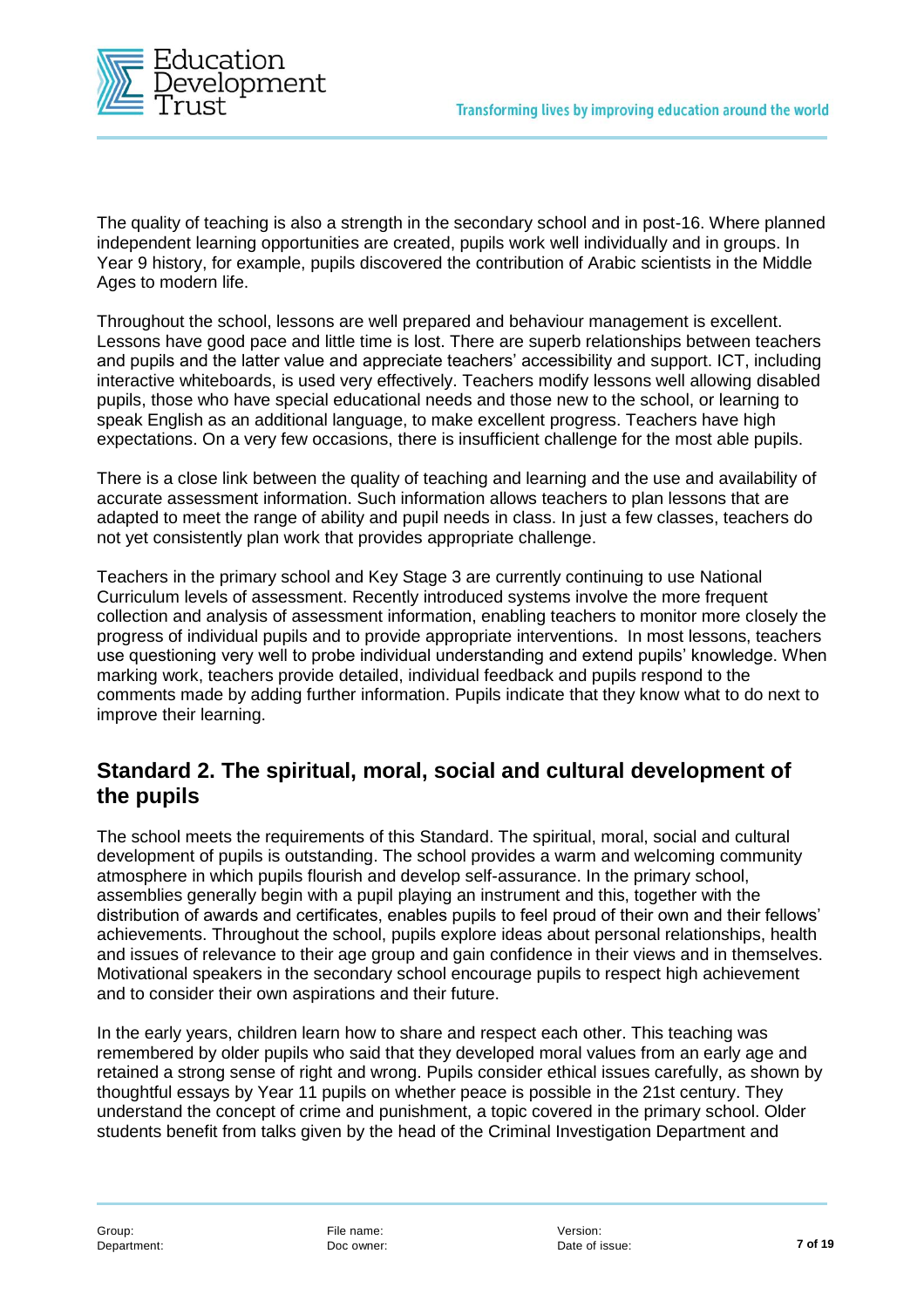

representatives from the British Embassy, for example. Pupils become increasingly reflective throughout their time in school.

Pupils' behaviour is excellent throughout the school. In the primary school, the Magic Manners process promotes good conduct. In all areas of the school, 'e-praise' and rewards such as house points, lead to a well-ordered community based on teamwork. Leadership qualities are nurtured from an early age: there are playground friends, house captains and school councillors in the primary school and the school won the Diana Award for exceptional in-school community work. The school's President and Vice President in the secondary school are elected by peers and they, in turn, choose prefects to take positions of responsibility. Pupils enter for the British Sports Leaders' Award and they lead some of the primary sports lessons. Older pupils also mentor junior pupils. House captains organise sports events and occasions like History Day. 'Pop-up' councils and universities have been initiated by pupils in all stages of their school life. Attendance in the school is good as is punctuality to school and between lessons.

In the primary school, pupils enjoy considering what puts the 'great' into Great Britain. They think about the welfare state, suffragettes, the monarchy, Magna Carta and institutions like Parliament. They also learn about local services such as those offered by the Civil Defence.

Pupils learn to respect their own culture and that of other countries. International Week is a significant event, led by pupils, when pupils from all nationalities celebrate their identity in costume and with an enormous international buffet. Pupils learn about tolerance and justice from reading texts such as *To Kill a Mockingbird* while visits to mosques and charitable fundraising for Syrian refugees foster understanding. Pupils' horizons are broadened by opportunities to visit other countries for model United Nations debates and to find out about universities. Planned activities in school initiate dialogue, broaden horizons and cultivate pupils' respect for freedom of expression.

The school promotes a knowledge and understanding of British life from the pupils' earliest years. Year 1 pupils imagine that Paddington visits British landmarks such as Big Ben, Cardiff Stadium and Edinburgh Castle and they write postcards about what he has seen. Occasions such as the Remembrance Day observance instil respect for the British way of life. PSHE lessons and classroom debates enable pupils to discuss modern issues such as global warming and international conflict. Societies like the jazz club and the choir, Duke of Edinburgh Award activities, together with the involvement of a large number of pupils in sports teams and clubs, all serve to underline the school's British identity.

## **Standard 3. The welfare, health and safety of the pupils**

The school meets the requirements of this Standard. Arrangements for welfare, health and safety are outstanding. Sensitive and thoughtful induction arrangements put new children and their parents at ease. Children in the early years feel very welcome and settle in quickly. Pupils feel very safe at school and say their teachers provide outstanding academic and personal support. They appreciate their teachers' interest in them and the availability of a school counsellor.

Thoughtful and well-planned transition arrangements between the different phases of the school prepare pupils personally and academically as they move between the primary and secondary departments. Parents of pupils who have special educational needs are very pleased with the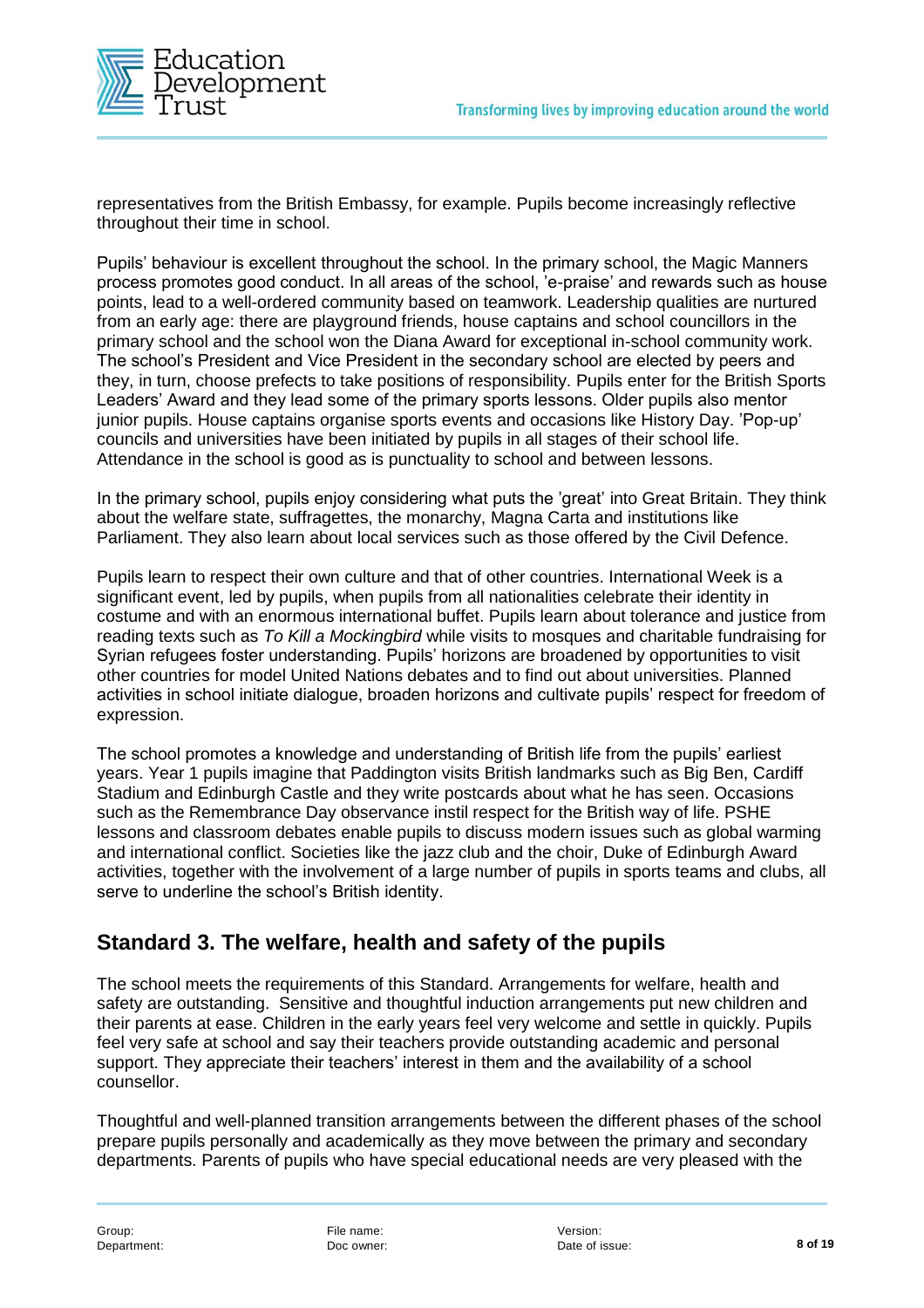

support and guidance provided which promotes their children's outstanding progress. Careers guidance prepares pupils very well for post-school life.

The school has developed effective anti-bullying and cyber-bullying policies. In the pupil survey, a small minority of pupils expressed concern about bullying but no evidence was found when talking with pupils or observing interactions across the school. There are age-appropriate systems to promote excellent behaviour in the primary and secondary schools with due emphasis on rewarding good behavior and developing intrinsic motivation. Records are kept where pupils receive sanctions.

Admissions and attendance registers are well maintained. Procedures to monitor and promote attendance are thorough and pupils' punctuality to lessons is very good. Risk assessments are undertaken for school trips, for example to a desert camp where practical activities support pupils' personal development and their knowledge and understanding of aspects of science. There is always a member of staff trained in first aid on outside visits.

The school has a detailed policy for first aid. There are appropriate facilities for pupils who fall ill during the school day, including a well-equipped specialist medical room. Links with parents and staff over medical aspects are excellent.

Pupils are always well supervised. The security guards and controlled entrances promote safe entry and exit for all. The school has a lockdown policy and there are regular practices for evacuation.

The school takes all necessary measures to reduce risks from fire and other hazards. Fire drills are held regularly and evacuation notices are clearly displayed. Potentially hazardous substances, including chemical reagents, are very safely stored. Regular health and safety walks, undertaken by senior staff, monitor the building and lead to intervention as needed. Staff recruitment follows UK guidelines meticulously.

Safeguarding arrangements have a high priority and all staff are appropriately trained to respond to concerns. Procedures are underpinned by a comprehensive child protection policy of an equivalent standard to that expected in the UK and meet requirements in Dubai. All members of staff have undergone rigorous recruitment checks to ensure their suitability to work with children.

Pupils learn about the benefits of healthy eating and exercise. The canteen serves a wide range of nutritious, homemade, hot and cold meals. Nursing staff monitor what younger children eat from their lunch boxes and feed back to parents.

## **Standard 4. The suitability of the proprietor and staff**

The school meets the requirements of this Standard. Governance of the school is through the Taaleem group. Its education members are involved in the strategic development of the school. They spend time in school and all have undergone appropriate checks to ensure their suitability to work in a school in the same manner as school staff.

Governors are highly involved in the school and they take an active role in developing school strategy. They are part of policy development, review and evaluation. They work in partnership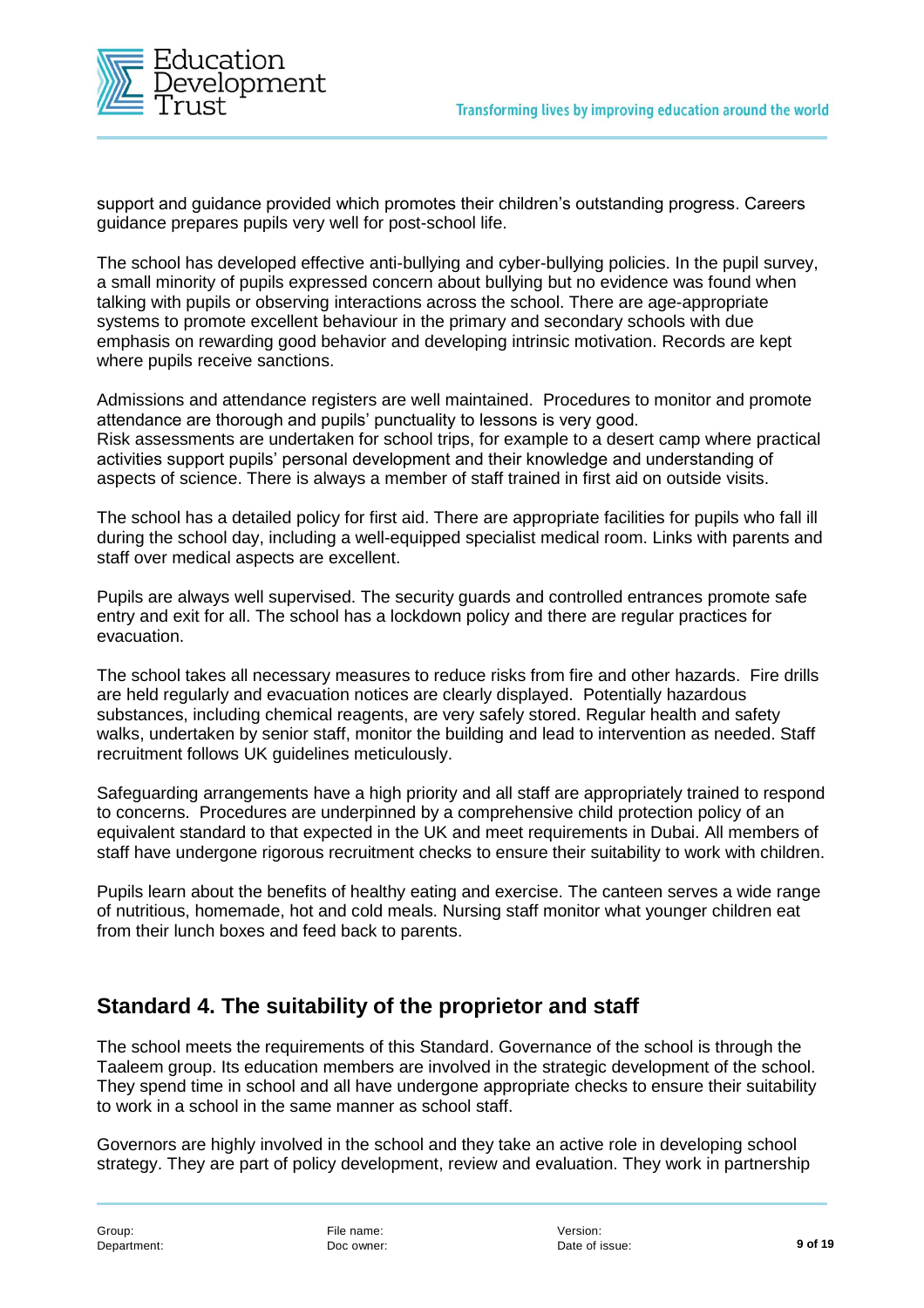

with the school and ensure financing is available to support the school on a short and long-term basis. They balance the desirability of a corporate identity for the school as part of a group of schools with developing its own identity.

## **Standard 5. The premises and accommodation**

The school meets the requirements of this Standard. The school's premises and accommodation are outstanding. There is a large, air-conditioned sports hall, a swimming pool, a well-stocked library and laboratories and rooms for practical and creative work, including a drama studio. There are sufficient outdoor play areas which afford shelter from the sun. Areas for dining are pleasant. Food is prepared, served and consumed hygienically.

The school's perimeter is well protected. The school is very clean and there is a regular and effective programme of maintenance. Corridors are wide, allowing safe movement between classes and the school has lifts to upper floors. There are sufficient, well-maintained wash rooms and facilities for the disabled.The medical area allows privacy for the care of those who become ill.

Classrooms are of sufficient size and are well resourced with interactive whiteboards. For pupils in Key Stage 1, there are areas for imaginative play in the classroom. Effective use is made of corridors and open areas for pupils to carry out independent work. Classrooms and corridors are enlivened by interesting and relevant displays and, from a young age, pupils start to use these on their journey towards independent learning. Many celebrate the life and culture of Britain and Dubai. In the primary department, for example, there are examples of British landmarks visited by Paddington Bear.

Conditions for learning in classrooms are very good. Air conditioning allows effective temperature control and acoustics are good across the school with the exception of the large sports hall. Well-proportioned laboratories support practical investigative work in science.

There is excellent classroom and outdoor space for children in the early years. All these areas are used creatively to provide a range of exciting learning opportunities.

## **Standard 6. The provision of information for parents, carers and others**

The school meets the requirements of this Standard. The provision of information for parents, carers and others is outstanding. Parents are pleased with the range of information they receive through a number of sources and, in particular, the 'communicator' area of the school's website. The availability of all staff and the high visibility of leaders through the open-door policy mean that parents can always seek information. A high level of trust exists between school and families; parents value what they describe as a true community school. In the early years, there is extensive communication with parents. This starts before the children enter school and continues thereafter, forming a partnership that supports children's learning well. This approach continues as pupils move through the primary school, through diaries and email communication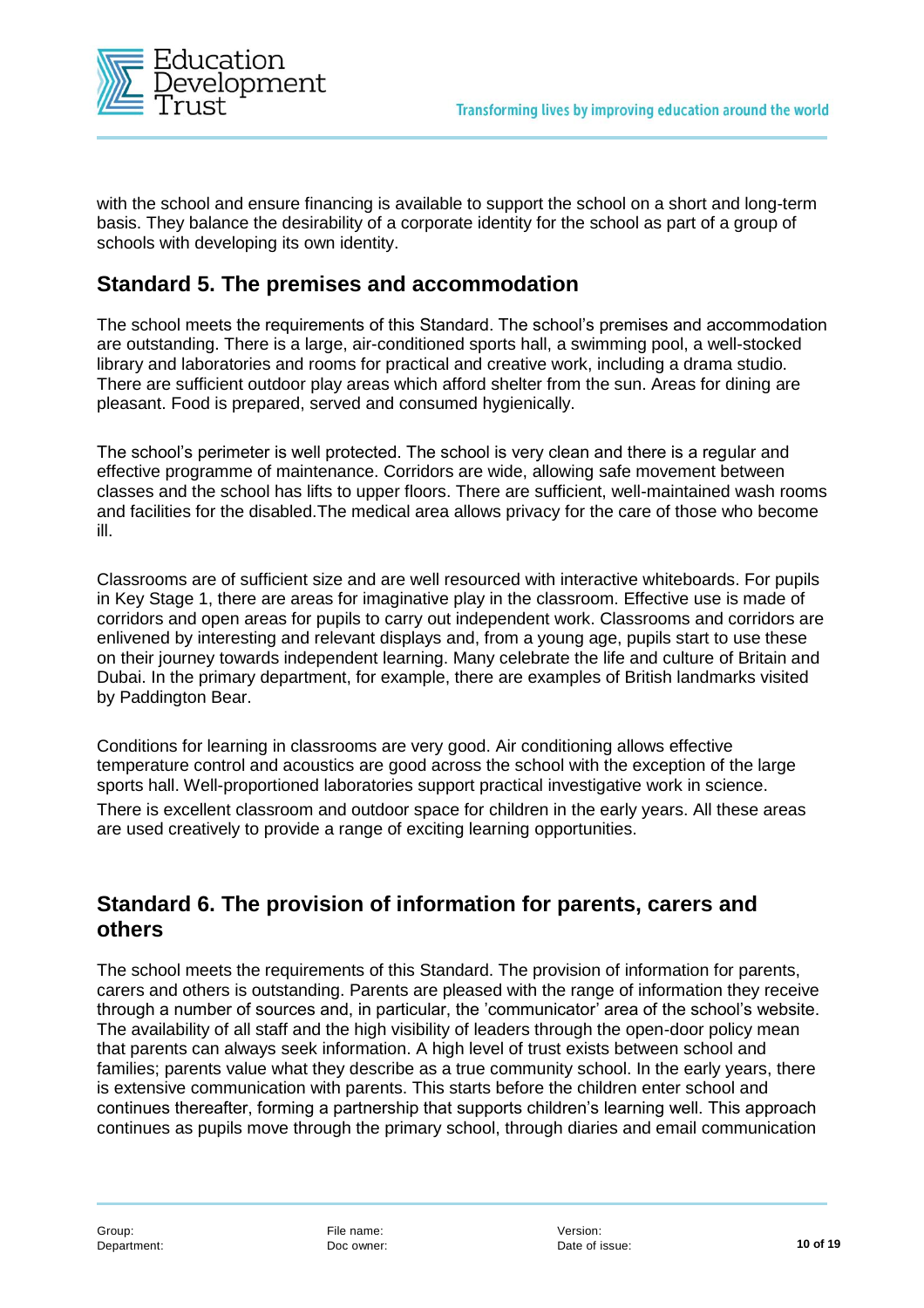

between parents and teachers as well as face-to-face communication. There is comprehensive information on the school's website including regular newsletters.

There are regular open evenings in which parents can interact with teachers and discuss their children's progress. At times of transition, and when pupils are choosing options or beginning the process of applying to university, there is extensive involvement of parents. Such events are well attended.

School reports are produced regularly and are of high quality. They provide detailed information, not only about pupils' progress but also background information about what is taught and an explanation of the grading systems used. There is no opportunity for parents to comment on the reports themselves. There are regular workshops for parents on matters relating to teaching and learning as well as regular coffee mornings with the Principal. There is a parents' group that promotes both social activities and raises funds. Parents form a nucleus of the school's advisory board. This group acts both as a sounding board for the school's leaders and governors and a link between home and school. It has rightly planned approaches to increase its profile to all parents.

## **Standard 7. The school's procedures for handling complaints**

The school meets the requirements of this Standard. The school has a detailed complaints' policy that is fully aligned with what is expected of British independent schools. It outlines a staged approach to dealing with complaints and focuses on dealing with matters at the earliest opportunity. Parents in the school indicate their appreciation of the school's open-door policy and the accessibility of senior staff. As a result, there has only been one formal complaint in recent years and procedures were followed appropriately.

## **Standard 8. The quality of provision for boarding**

There is no provision for pupils to board.

## **Standard 9. Leadership and management of the school**

The school meets the requirements of this Standard. The quality of leadership and management in the school is outstanding. It is forward-looking and collaborative. Together, leaders of all phases, along with governors, work with the Principal to establish a clear vision for the school. Aspiration, excellence and enjoyment are the key components of this vision. The school is committed to providing equal opportunities for all and addresses discrimination well through leadership actions and the curriculum. The school is successful in achieving its vision and combines very well its support for pupils with a family atmosphere of trust and friendship with the rigour required for academic and sporting excellence.

Pupils and parents trust the school's leaders and value their openness and availability. New staff comment favourably about how they are welcomed and supported professionally and personally on arrival to make an effective input to the school. Staff are well qualified. They feel involved and a number take on additional leadership roles to enhance their careers and contribute to the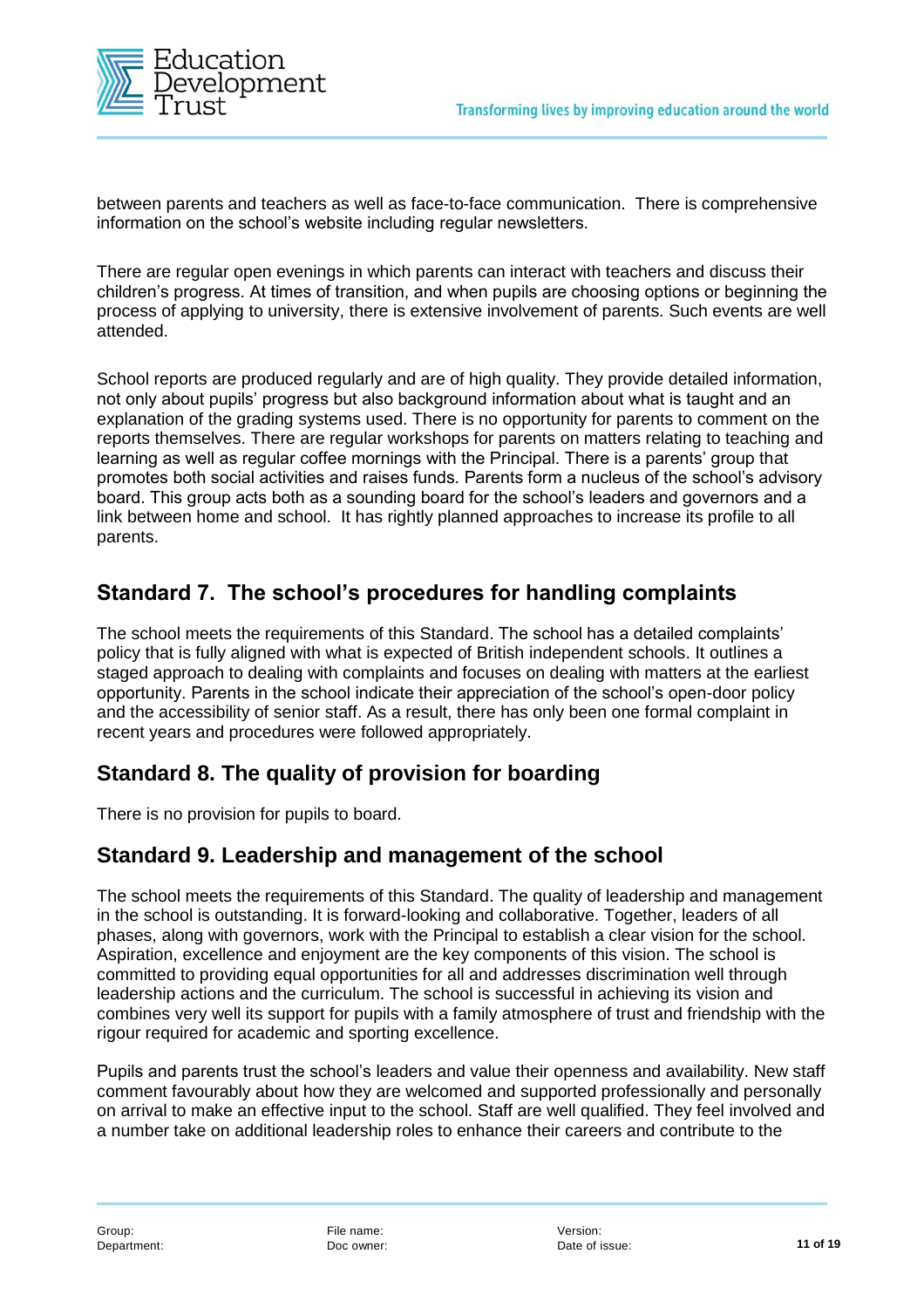

school's development. Their involvement ensures they feel that they can influence the school's direction and this helps to diminish staff turnover.

Through the system of school governance, members of the Taaleem board work closely with the school. Each year, one member attends all meetings of the school's advisory board and the Principal reports monthly to the chief executive officer. In addition, board members are regularly in school, working with senior leaders and supporting developments. In this way, they are highly engaged and know the school very well. They are positioned well to ensure that emerging needs are identified quickly and that requisite funds are made available in a planned manner. Board members are part of the policy-making group and are also directly available to parents. They oversee a meticulous approach to the safeguarding of pupils. They form a very effective partnership with the school and support strategy and development, while balancing the need for autonomy of the school itself. Members of the board appraise effectively the performance of the Principal.

School leaders know their school exceedingly well. There are regular reviews in all aspects of school life. A high level of attention is rightly given to what happens in the classroom and to the progress and performance of pupils of all abilities and at all stages of their development. Senior leaders are supported by others with responsibility for year groups or subjects in the school to monitor and support teachers in their classroom practice. They regularly carry out lesson observation and scrutiny of pupils' work, often alongside senior leaders. There has been particular attention to providing opportunities for staff development involving attendance on courses. Increasingly, the emphasis is on collaborative activity within school where teachers learn from joint planning and assessment of activities, coaching and joint research. This is proving highly effective and is motivational and popular with staff. Performance management integrates school and personal development highly effectively. The leadership of provision for disabled pupils, those who have special educational needs and for children in the early years is outstanding.

The school has accentuated its focus on data as a basis for ensuring that pupils and teachers have high expectations for success and for monitoring and tracking progress. Pupils from varying backgrounds frequently arrive in or leave the school. It is therefore important for leaders to analyse carefully data and assessment information collected about pupils, with close reference to the time they have spent in school. The school is rightly proud of its use of data and aware of where it needs to refine its systems. The school is extending its testing to ensure it sets the highest possible standards bv comparing its results with age-related international norms.

Formal school self-evaluation is undertaken regularly and provides a reliable basis for school planning. The current school development plan has five well-chosen priorities. These are drawn up in conjunction with the school's governing body and are suitably funded. For example, finance is allocated to replace the outside football pitch. The overall school development plan informs, but does not limit, the working plans within the different phases of the school..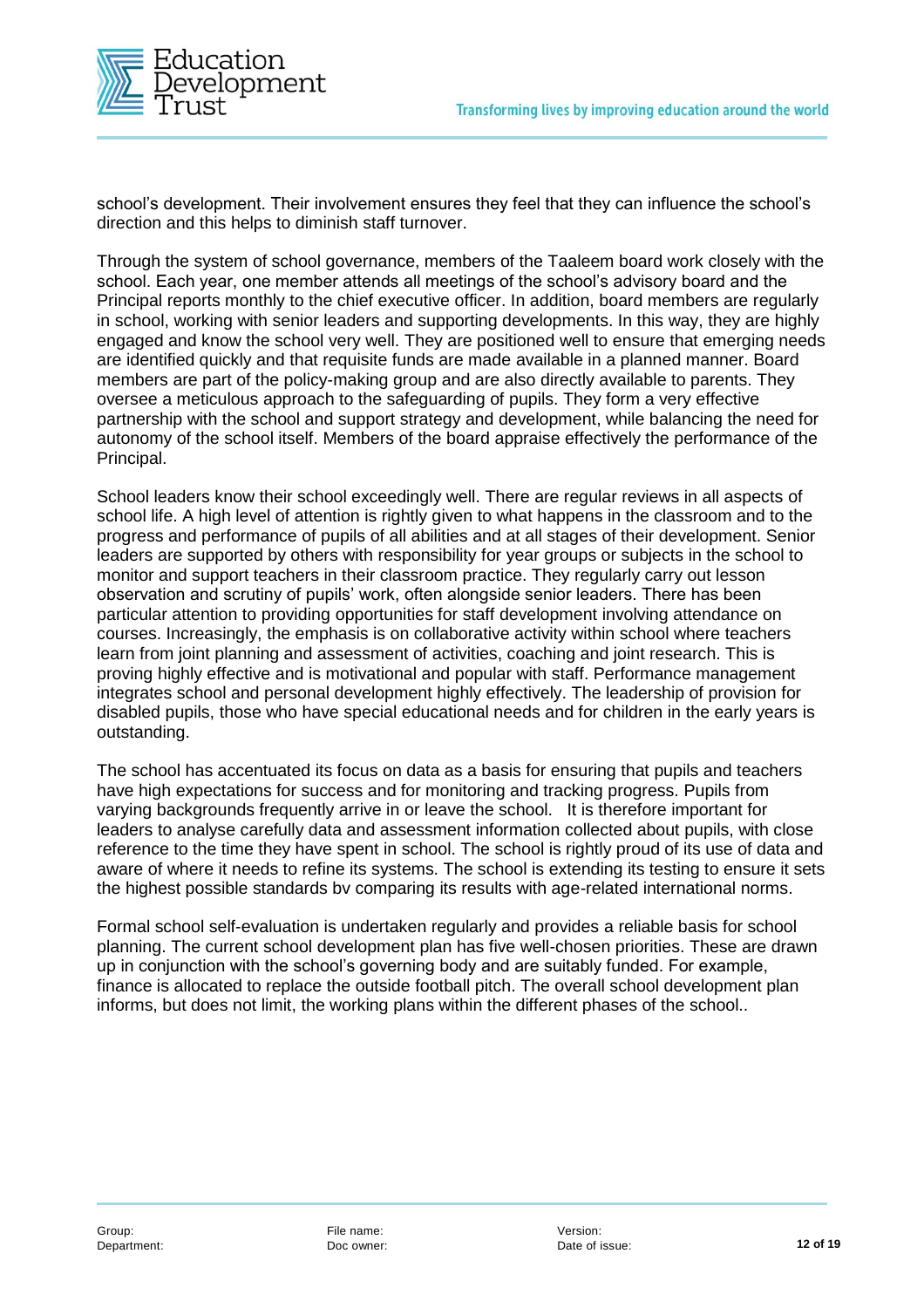

# Compliance with regulatory requirements

Dubai British School meets the requirements for British Schools Overseas.

# **What the school could do to improve further**

While not required by regulations, the school might wish to consider the following points for development:

> **Embed the use of assessment in the classroom so that it is used consistently to** plan lessons that challenge pupils and promote optimum learning for all.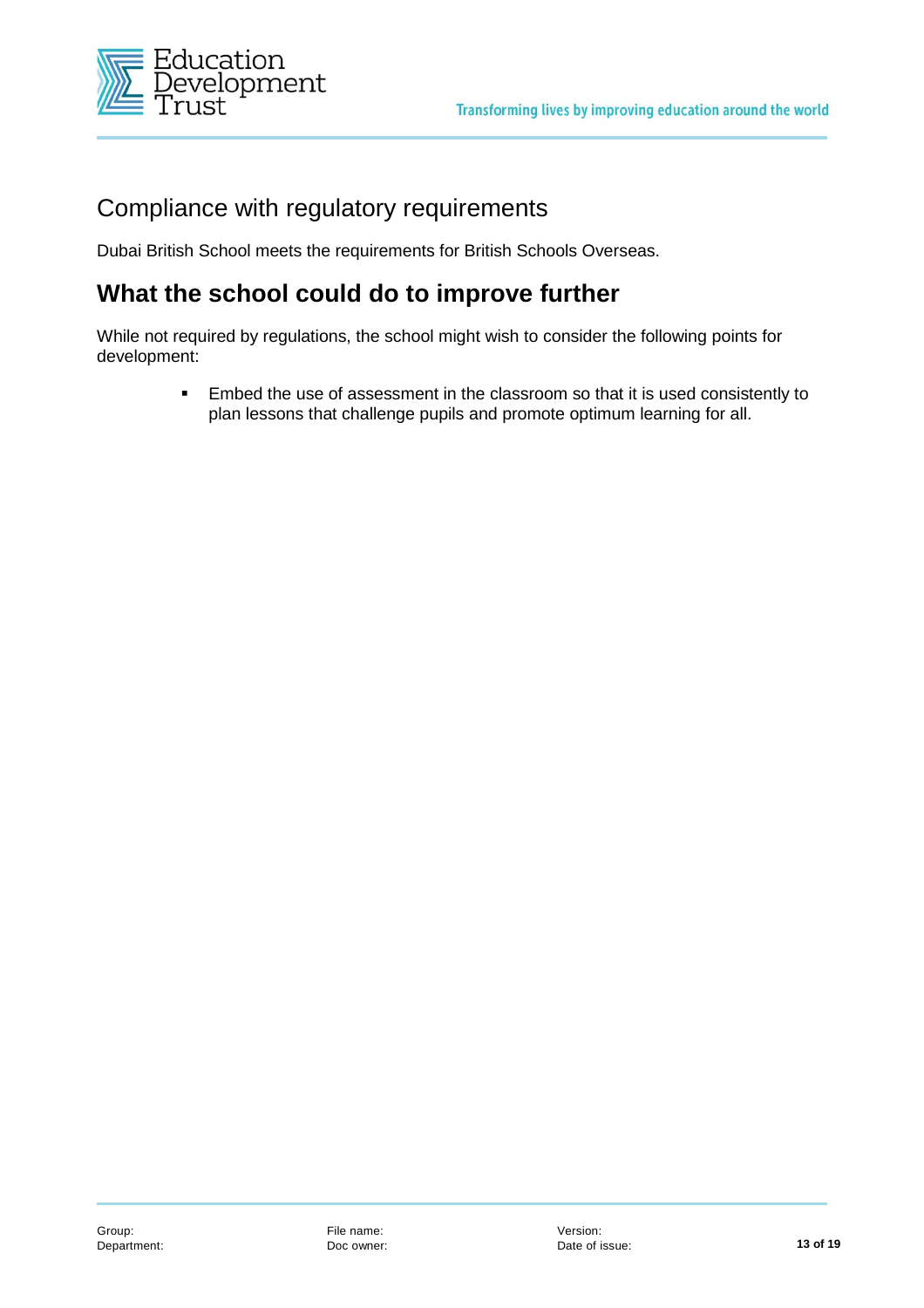

# **Summary of inspection judgements**

| <b>Outstanding</b> | ნ<br>ამ | Satisfactory | Inadequate |
|--------------------|---------|--------------|------------|
|                    |         |              |            |

#### **The quality of education**

| Overall quality of education                                                                    |  |  |
|-------------------------------------------------------------------------------------------------|--|--|
| How well the curriculum and other activities meet the range of needs<br>and interests of pupils |  |  |
| How effective teaching and assessment are in meeting the full range of<br>pupils' needs         |  |  |
| How well pupils make progress in their learning                                                 |  |  |

#### **Pupils' spiritual, moral, social and cultural development**

| Quality of provision for pupils' spiritual, moral, social and cultural<br>development |  |  |
|---------------------------------------------------------------------------------------|--|--|
| The behaviour of pupils                                                               |  |  |

#### **Welfare, health and safety of pupils**

| The overall welfare, health and safety of pupils |  |  |
|--------------------------------------------------|--|--|
|                                                  |  |  |

#### **The quality of provision for boarding**

| Not applicable | <b>NA</b> |  |  |
|----------------|-----------|--|--|
|                |           |  |  |

#### **Leadership and management**

| Overall effectiveness of leadership and management |  |  |
|----------------------------------------------------|--|--|
|                                                    |  |  |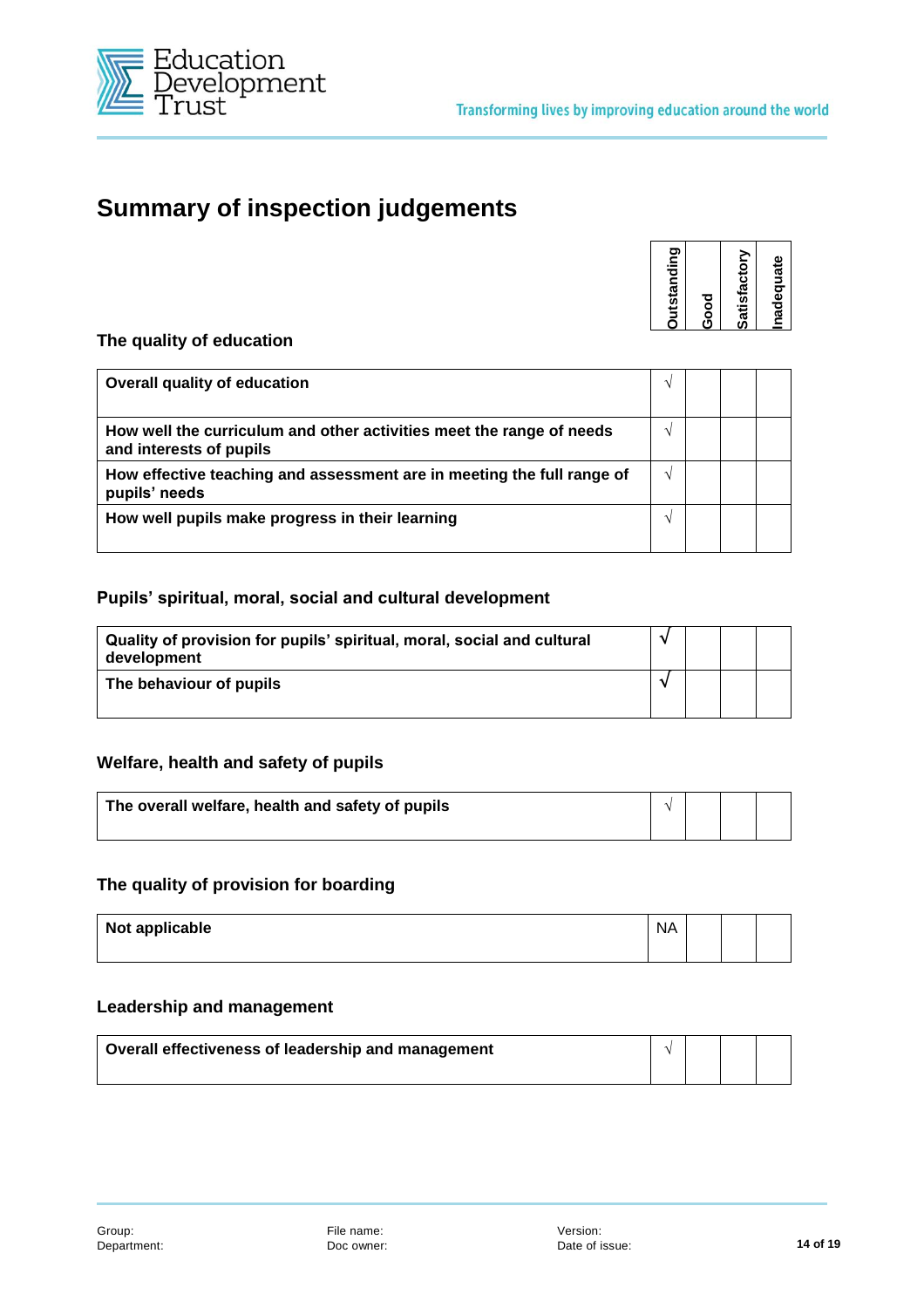

# **School details**

| <b>Name of school</b>                  | Dubai British School                    |
|----------------------------------------|-----------------------------------------|
| Type of school                         | Day school                              |
| Date school opened                     | 2005                                    |
| Age range of pupils                    | $3 - 18$                                |
| <b>Gender of pupils</b>                | Mixed                                   |
| Number on roll (full-time pupils) 1087 |                                         |
| Number on roll (part-time pupils) 0    |                                         |
| Annual fees (day pupils)               | AED 41,174-61,761                       |
| Annual fees (boarders)                 | Not applicable                          |
| <b>Email address</b>                   | reception@dubaibritishschool.ae         |
| <b>Address of school</b>               | Dubai – Emirates Hills – Springs 3      |
| <b>Telephone number</b>                | 04-3619361                              |
| <b>Headteacher</b>                     | Mr Mark Ford                            |
| <b>Proprietor</b>                      | Madaares PJSC & Madaares Management Ltd |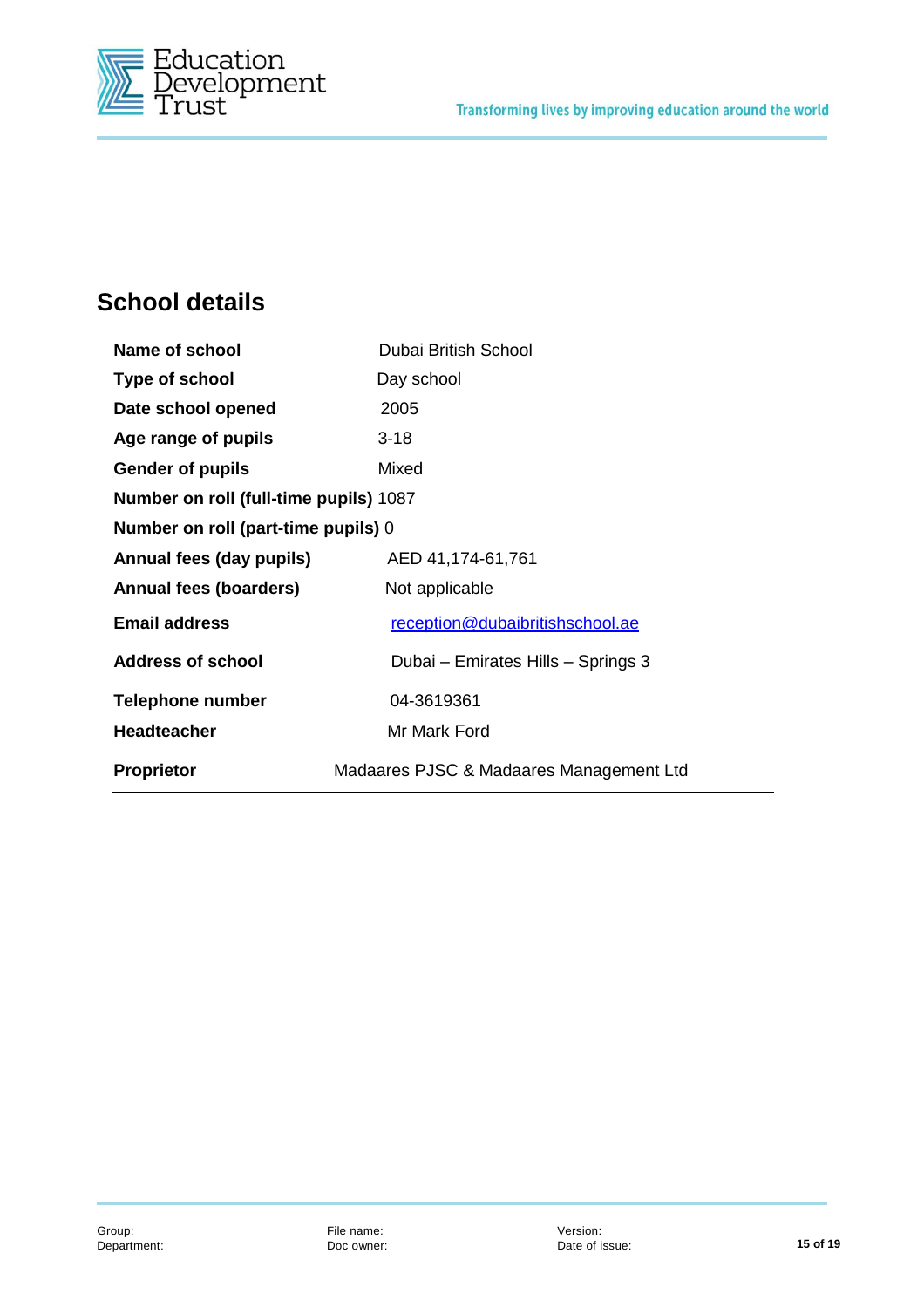

#### **GLOSSARY**

**Achievement** – Progress made by a pupil taking his/her individual circumstances and starting point into account.

**Accreditation** – The system whereby a school or similar organisation is assessed against agreed standards and if deemed as having achieved the standards required is provided with some form of official certification or recognition.

**Accreditation Board** – The body responsible for the strategic direction, operation and conduct of the accreditation service provided by Education Development Trust

**Assessment** – The process of finding out how well pupils have learnt what they have been taught. It is a continuous process that occurs throughout the school year, using a variety of forms for different purposes.

**Attainment** – The level pupils reach, usually measured by reference to benchmarks, such as test and examination results.

**British Schools Overseas Inspection (BSO)** – Inspection framework and standards defined by the DfE for British schools overseas to opt to be inspected against.

**Education Development Trust** – Formerly CfBT Education Trust, we are one of the world's leading not-for-profit education companies providing a range of education services in the UK and internationally.

**Central Support Team** – Personnel based in Education Development Trust Head Ofcfbgfice who are responsible for the administration of the various educational services provided to international schools.

**Combined or Joint Visit** – a BSO Inspection visit combined with an ISQM accreditation or re-accreditation visit conducted (or DSIB inspection in Dubai) at the request of the school. This will be carried out concurrently with reference to both frameworks and sets of standards. Some of the standards against which the school will be inspected are common, but some of the BSO standards relate to the British nature of the school.

**Cycle of Inspection** – The period of three years between BSO inspection visits.

**Curriculum –** The educational programmes or courses of study taught by a school including subjects and activities inside and outside the classroom, as well as extracurricular enrichment programmes.

**Dubai Schools Inspection Bureau (DSIB)** – All private schools in Dubai are required by the Knowledge and Human Development Authority to be inspected by the Dubai Schools Inspection Bureau (DSIB). A joint DSIB/BSO inspection may be requested through the KHDA's strategic partner Education Development Trust.

**Leadership** – Leadership at any level (for example principals/headteachers, governors, board members, team/subject leaders) involves setting direction, empowering staff to work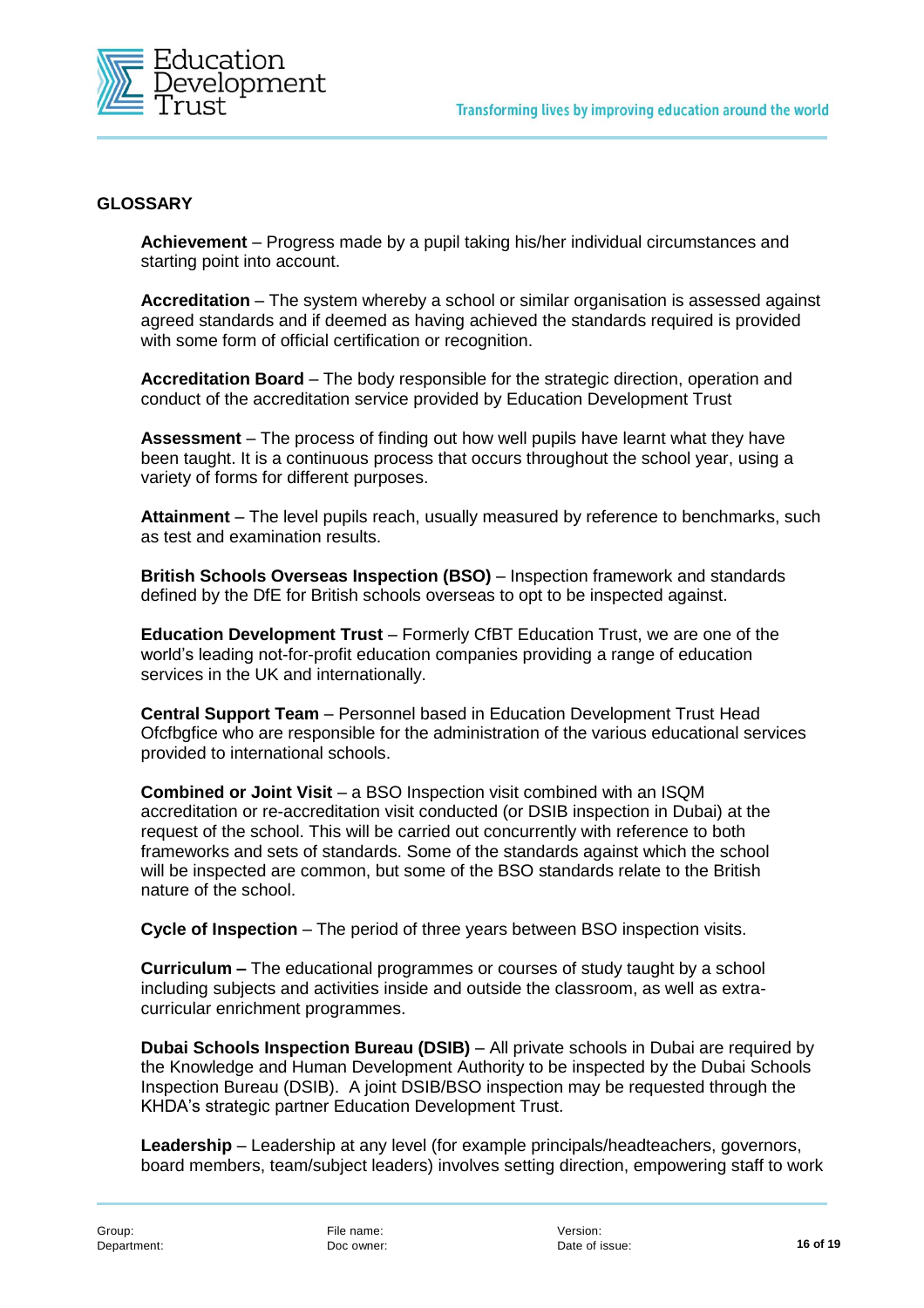

effectively, creating a suitable environment for learning, and setting an example to others. It entails different skills from management.

**Learning** – Pupils' gains in knowledge, skills and understanding.

**Management –** The practical business of running a school, department or aspect of a school's work in an efficient and useful way.

**Ofsted –** The Office for Standards in Education, Children's Services and Skills is the nonministerial government department of Her Majesty's Chief Inspector of Schools in England and is responsible for school inspections in England.

**Progress –** The gains in learning made between two points in time. A pupil can be described as having made insufficient progress, satisfactory, good, or outstanding progress in relation to his/her starting point.

**School self-evaluation –** The identification by the staff of a school of its strengths and weaknesses across the key aspects of its performance. Effective self-evaluation focuses specifically on the impact of the school's work on the outcomes for pupils.

#### **Standards** –

(1) The levels of knowledge, understanding and skills that pupils and a school demonstrates at a particular point in time.

(2) The evaluation requirements to be used in the inspection of British Schools Overseas.

**Teaching –** All activities undertaken by the teacher aimed at enhancing pupils' learning.